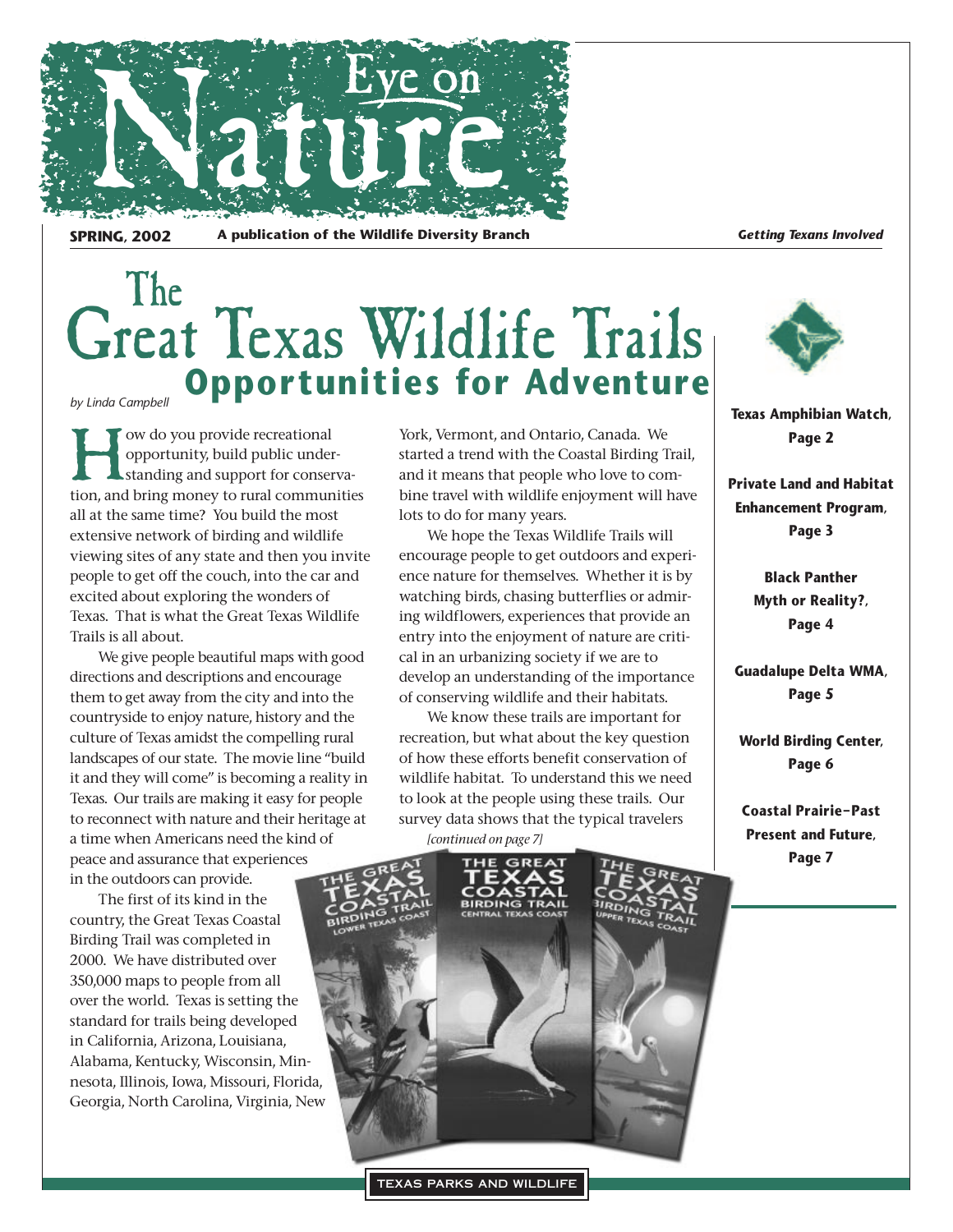## Frolicking with frogs opportunities with the …

*By Lee Ann Linam*

hich toad in Texas is as big as a dinner plate? Which frog barks like a dog? What amphibian looks like a sausage, but has a mean bite? Which chorus of frogs just might greet Santa Claus, sounding like sleigh bells in December? Texas Amphibian Watchers know the answers to these and other questions!

Texas Amphibian Watch is one of a variety of volunteer monitoring programs offered by Texas Parks and Wildlife (TPW), through which we ask ordinary Texans to pay extraordinary attention to the natural world around them. There's good reason to watch amphibians. In addition to their interesting features noted above, there's also a good deal of concern about global decline of amphibian species. About 12 years ago scientists began to notice declines and even extinctions of amphibians in many localities around the world. Then in 1995 a group of school children in Minnesota discovered a population of frogs that had an extremely high rate of malformations. Given their porous skin and association with aquatic environments, scientists and citizens began to recognize that amphibians might be telling us something about environmental change.

Many culprits have been suggested as causes for amphibian decline, including pesticides, disease, parasites, ozone depletion, climate change and habitat change. All the answers are not in yet, especially in Texas, where very little long-term monitoring of amphibian populations has taken place. That's why more amphibian watchers are needed.



It's easy to get involved in Amphibian Watch and it's a lot of fun. Several types of monitoring activities are possible, but the most common way of monitoring frogs and toads is to conduct a nighttime call count survey. Simply pick a wetland site  $-$  it can be as small as your backyard ornamental pond. Visit the wetland after dark and listen for the songs of male frogs and toads calling to the females. With all the different species in Texas (about 45), frogs breed nearly year round in much of the state, but the best nights are warm, humid, moonless nights following a big rain. Write down the species you hear or record the calls so you can compare them to some reference tapes. Also write down the environmental conditions, and you're on your way to your own mini-long term research project.

A free monitoring packet is available from TPW, and a tape of frog and toad calls is available for \$5. TPW also offers optional amphibian monitoring workshops for \$10. More information on materials and workshops is available at our website www.tpwd.state.tx.us/amphibians or by calling 512-912-7011.

And, just in case you can't wait for an amphibian workshop to find out, the answers to the questions above are: the marine toad (found in the Rio Grande Valley), the Eastern barking frog (found in the Texas Hill Country), the amphiuma (found in East Texas streams), and the spring peeper (found in East Texas). But you still need to sign up to find out which frog sounds like an alien invading South Texas, which one sounds like a farm animal in distress, which ones never see the light of day …

*Lee Ann Linam coordinates the Texas Nature Trackers program out of the Austin offices.*

**Eye On Nature** Spring, 2002

#### **Texas Parks and Wildlife**

*To manage and conserve the natural and cultural resources of Texas for the use and enjoyment of present and future generations.*

> **GOVERNOR OF TEXAS** Rick Perry

**COMMISSION** Katharine Armstrong Idsal, Chairman **San Antonio** Ernest Angelo, Jr., Vice-Chairman **Midland**

John Avila, Jr. **Fort Worth** Joseph B.C. Fitzsimons **San Antonio** Alvin L. Henry **Houston** Philip Montgomery **Dallas** Donato D. Ramos **Laredo** Kelly W. Rising, M.D. **Houston** Mark E. Watson, Jr. **San Antonio**

Lee M. Bass, Chairman-Emeritus **Fort Worth**

**Executive Director** Robert L. Cook

**Wildlife Division Director** Gary Graham

**EYE ON NATURE STAFF Mark Klym** Editor **John Herron** Production Manager

Texas Parks and Wildlife receives federal financial assistance from the U.S. Fish and Wildlife Service. Under Title VI of the Civil Rights Act of 1964, Sec-tion 504 of the Rehabilitation Act of 1973, Title II of the Americans with Disabilities Act of 1990, the Age Discrimination Act of 1975, and Title IX of the Edu-cation Amendments of 1972, the U.S. Department of the Interior and its bureaus prohibit discrimination on the basis of race, color, national origin, age, disability or sex (in educational programs). If you believe that you have been discriminated against in any Texas Parks and Wildlife program, activity, or facility, or if you desire further information, please call or write: The U.S. Fish and Wildlife Service, Office for Diversity and Civil Rights Programs - External Programs, 4040 N. Fairfax Drive, Webb 300, Arlington, VA 22203, (703) 358-1724.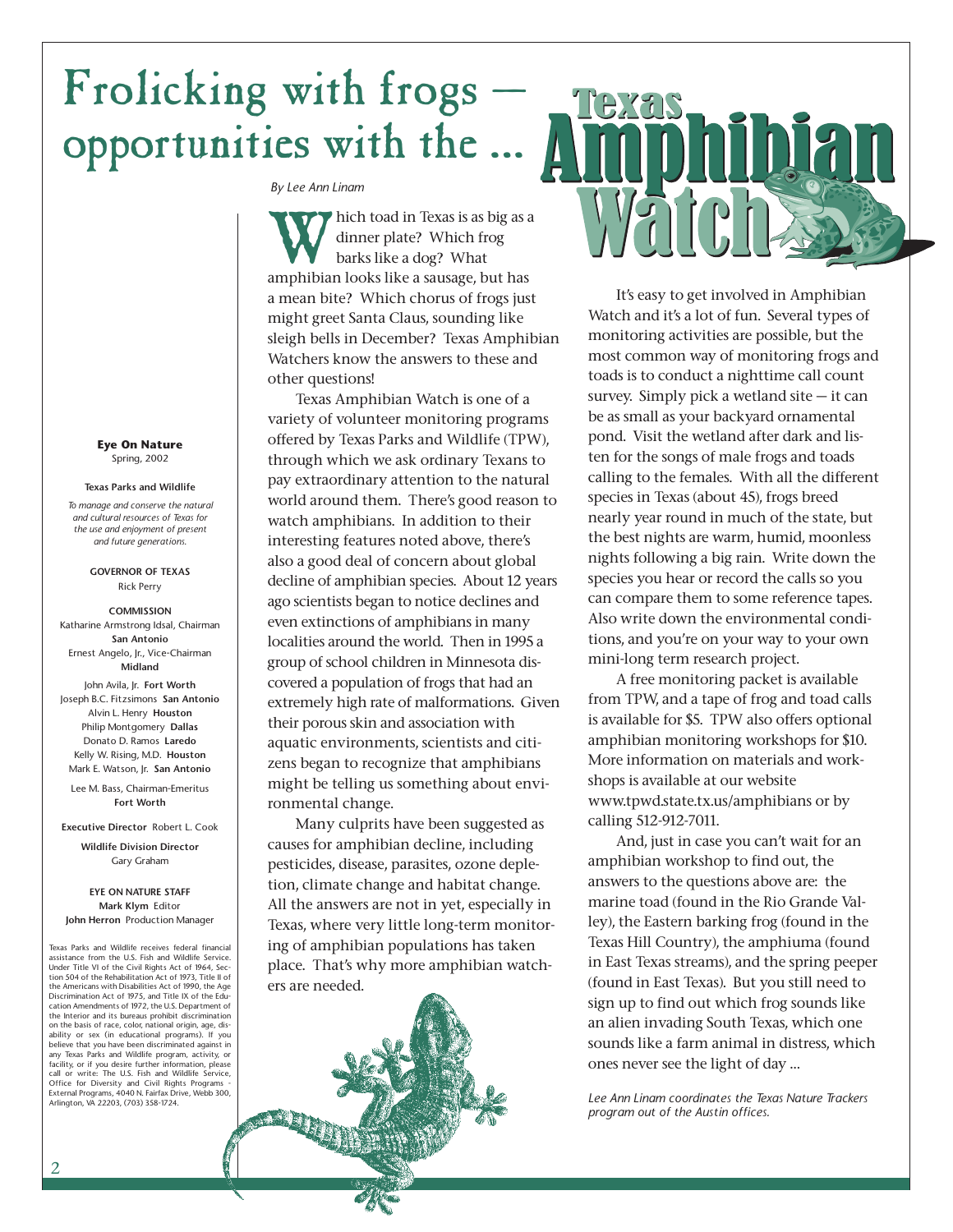# Private Lands and Habitat Program

*By Linda McMurry*

Texas Parks and Wildlife (TPW)<br>provides technical assistance<br>to persons desiring to include<br>wildlife management considerations provides technical assistance to persons desiring to include wildlife management considerations in present or future land use practices. This service is strictly advisory and is provided without charge to cooperating land managers.

The goal of the Private Lands and Habitat Program is to provide expertise to land managers in the preservation and development of wildlife habitat and the proper management of the various wildlife populations that utilize that habitat. Through this effort, TPW hopes to slow or reverse the decline in quantity of the State's wildlife habitat and improve the quality of remaining habitat. TPW biologists promote management practices which will maximize wildlife potential, prevent waste or depletion of the resource, provide aesthetic and economic benefits to the landowner, and offer increased opportunity for public use and enjoyment of renewable natural resources.

Upon written request, a biologist will schedule a personal meeting with the land manager and an inspection of the property. The land manager will be asked to define the various needs and uses of the property and to establish an objective for wildlife considerations. Once the property's potential has been determined and constraints thereon identified, the biologist will provide recommendations that may include a written management plan. Recommendations will focus on increased ecological diversity as required to address habitat needs of wildlife. The process will incorporate planning that benefits a wide variety of wildlife, in concert with management of featured



species identified by the land manager. Unique areas will be noted in cooperation with the landowner and management options suggested to enhance or preserve these habitats.

A management plan addresses multiple facets of habitat management and population management. Components of a management plan include an objective as established by the land manager, the past history of hunting and other land use, and a description and appraisal of the habitat. Specific recommendations are given concerning habitat management practices, wildlife considerations in livestock management, availability of water, food plot development, management of concerned wildlife populations and harvest of game species. The importance of keeping good records to aid in determining the status of wildlife populations and evaluating management program progress is demonstrated.

Recommendations for habitat management stress the quantity, quality, distribution and diversity of vegetation necessary to support viable wildlife populations. The relative importance of grasses, forbs (weeds) and woody plants (trees, shrubs and vines) is explained.

The use of proper harvest as a management tool to maintain game populations in balance with available food supplies is encouraged and explained in detail. Achieving and maintaining desired population parameters such as age structure, production level and sex ratio is emphasized.

Population management of big game species is often identified as a key tool for habitat management in concert with domestic livestock management and other land use practices. The value of wildlife as a renewable natural resource is explained in economic and aesthetic terms.

Survey techniques are suggested which will adequately monitor population levels and allow the development of game harvest quotas. The merits of various census techniques, their relative accuracy and cost are explained. Participation in survey activities by technical guidance personnel is on a one-time basis for demonstration purposes; cooperators are responsible for the performance of subsequent surveys and implementation of management actions.

Wildlife biologists will continue to assist cooperators through periodic visits to help interpret survey information and formulate harvest recommendations. The overall progress of the management program will be assessed and adjustments recommended as appropriate.

Persons interested in receiving technical assistance for private lands enhancement should write the appropriate Wildlife Division regional office for their respective area, or contact: Program Director Private Lands and Habitat Texas Parks and Wildlife 4200 Smith School Road Austin, Texas 78744 or call toll free (800) 792-1112.

*Linda McMurry is Private Lands Program administrator in the Austin offices.*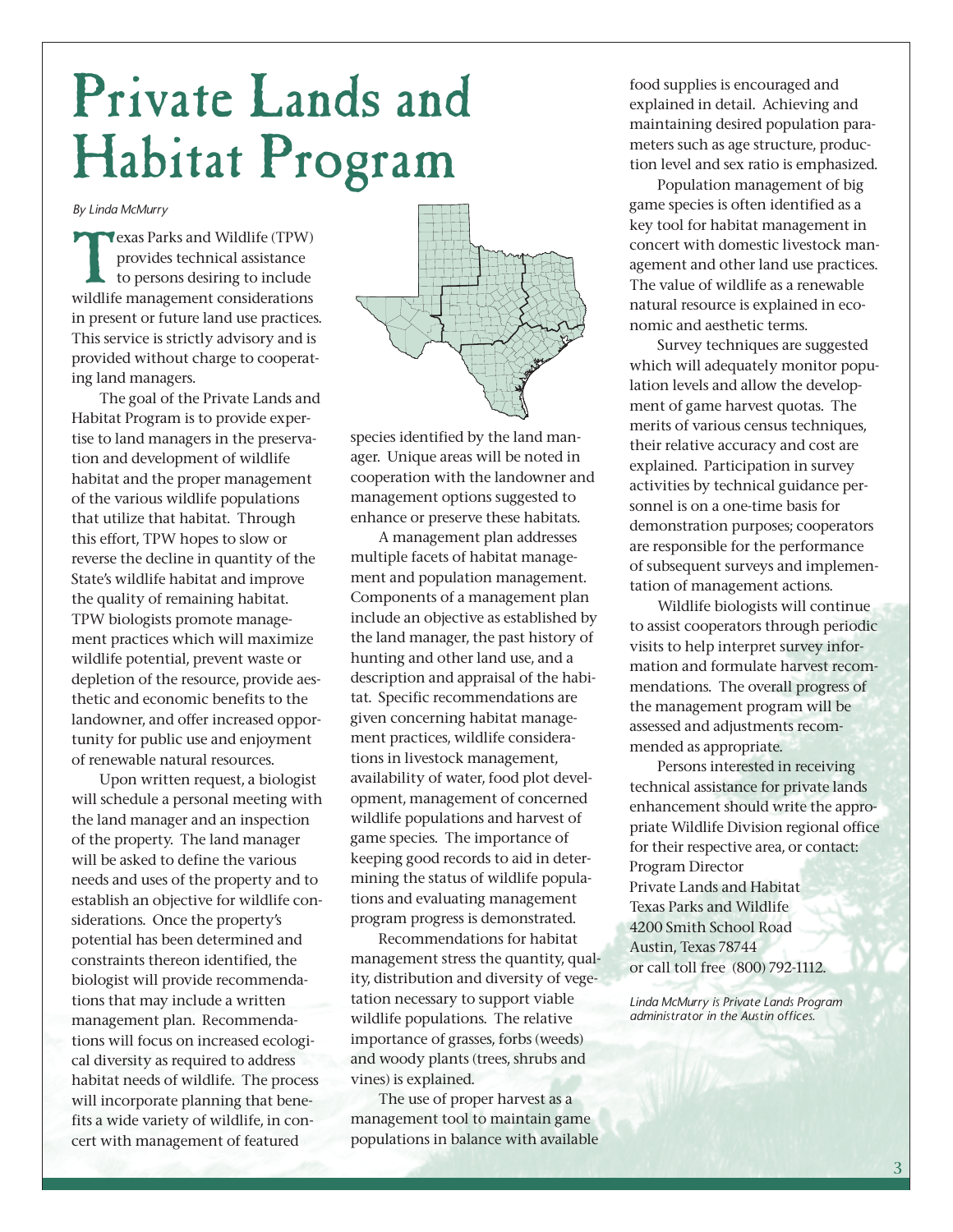### The rarest plant in Texas?

*By Jackie M. Poole*

**Species Name:** Texas wild-rice (*Zizania texana*)

**Range:** Probably qualifies for the dubious honor of being the rarest plant in Texas. This aquatic grass only grows in



the upper two miles of the San Marcos River, primarily within the city limits of San Marcos.

**Status:** The species was the first federally and state listed endangered plant in Texas.

**Description:** This elegant perennial produces long, narrow leaves that undulate with the river current. Only the upper portion of the plant occasionally rises out of the water to produce small, separate male and female flowers. The seeds are a smaller version of its commercial cousin, the cultivated wild-rice. Texas wild-rice establishes in coarse riverbed sands, and prefers to be submerged in water about one to six feet deep.

**Limiting Factors:** One reason why this species may have such a limited range is its reliance on the extremely clear, thermally constant (72-75° F), fast flowing water that occurs in Texas only in the San Marcos and Comal Rivers.

**Threats:** With its habitat requirements, limited range and occurrence in an urban area, there are many threats to the species. The primary threat is cessation of spring flow. The San Marcos Springs are fed by the Edwards aquifer which is the primary source of water for the city of San Antonio as well as many other cities, farms, ranches and individuals from Bexar to Uvalde counties. Several studies have shown that Texas wild-rice requires at least several inches of water flowing over the plants in order to survive. Other threats include non-native animals (for example, nutria and giant rams-horn snails) and plants (such as hydrilla, elephant ears and water hyacinth), water pollution, habitat modification (such as dams, channelization and siltation), and over-zealous recreation.

**Where Can We View It:** The best place to see Texas wild-rice is in Sewell Park at Southwest Texas State University in San Marcos. For more information, the San Marcos/Comal (Revised) Recovery Plan (available from the U.S. Fish and Wildlife Service) has an overview of all aspects of the plant's biology, habitat and threats as well as similar information for all the rare species in these unique aquatic systems.

*Jackie Poole is a Botanist with the Wildlife Diversity Branch working out of Austin offices.*

# **Black Panther**

Myth Reality? or

*By John Young*

D**o black panthers really exist? Yes, they are the rare black phase of the spotted leopard (Panthera pardus) which is found in Africa, Asia, and Indonesia.** 

The jaguar (Panthera onca), which occurs from northern Mexico through much of South America, also has a rare black phase. In both of these species the normal spotting pattern can be seen through the black. Panther is the often-used name in East Texas for the large cat commonly called mountain lion in other parts of the state. Cougar, catamount, and puma are other names also used for this species (Felis concolour). This large cat varies in color from light tan and gray to dark versions of those colors.

Do black mountain lions exist in America? Despite numerous reports of black panthers, a black specimen or skin has never seen the light of day in Texas or anywhere else in North America despite the tens of thousands of animals that have been killed. There are a few, old and unverified reports of black mountain lions from South America, but once again, no specimen exists. J. B. Tinsley, author of "The puma, legendary lion of the Americas," states that although there are frequent reports, no authenticated records of black panthers exist anywhere in North America.

So what are people seeing? Dark brown and dark gray mountain lions may appear black in dim light or when wet. And, considering that the majority of panther sightings last less than five seconds it is easy to misidentify a black cat, dog, bear, hog or otter as a panther.

It is possible that some reports may be sightings of black jaguars or black leopards (panthers) that have escaped or been released from captivity. Breeders of big cats, including leopards, are numerous in the US, particularly Texas; and some animals may have been released when owners were unable to comply with new regulations or the animals were no longer controllable. However, there is no evidence that this has ever happened.

Could a black mountain lion appear in a population where none had occurred before? Yes, because a single mutation would be all it would take and that is how black phases came about in leopards and jaguars. So that's why you can never say "never." But biologists will remain highly skeptical of black mountain lion reports until an actual skin or specimen lands on someone's desk.

*John Young is Wildlife Diversity Mammalogist working out of the Austin offices.*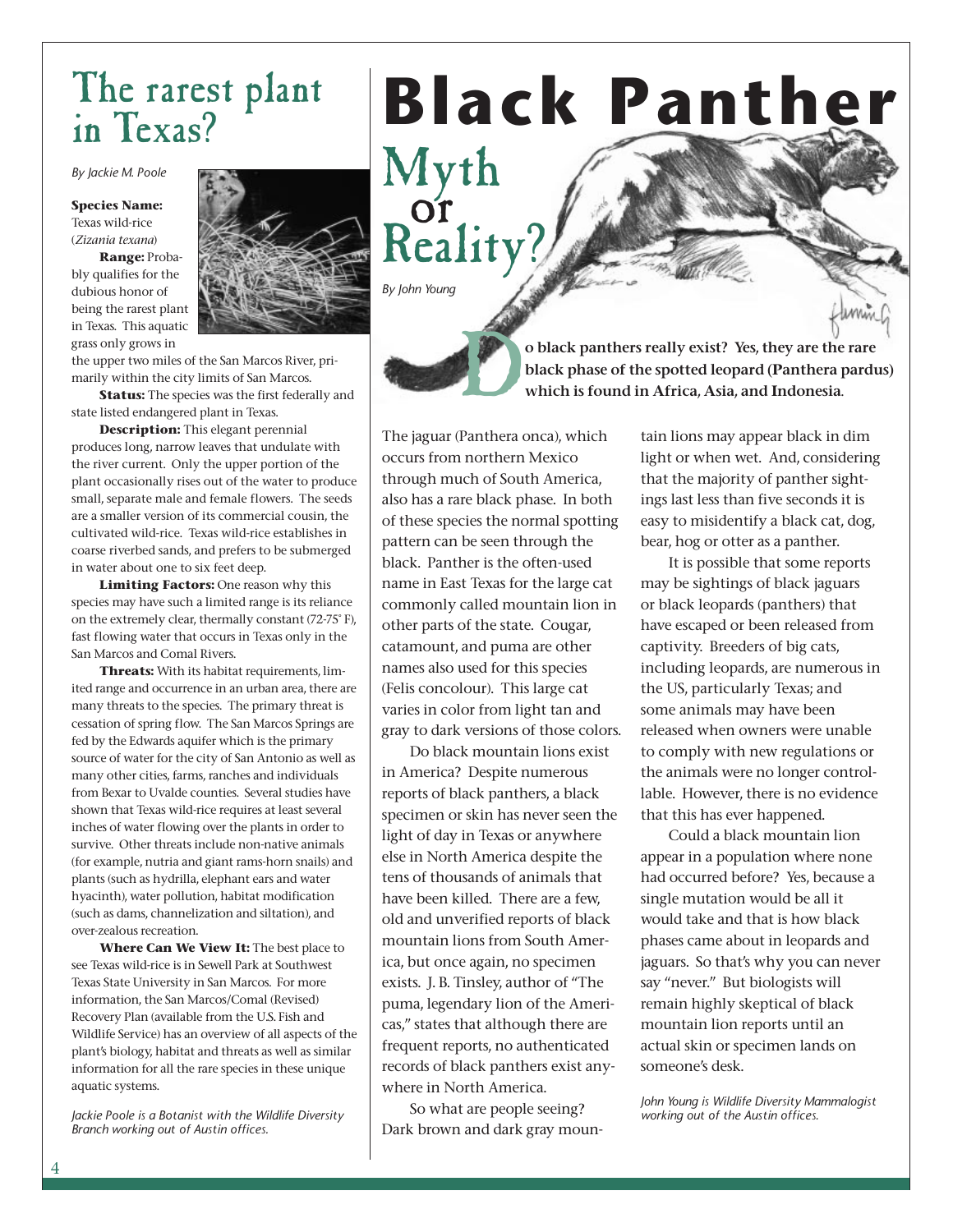## Guadalupe Delta Wildlife U.S. Forest Service Management Area

*By Brent Ortego*

s defined in Webster's Dictionary, water is a clear, colorless, nearly odor-<br>less and tasteless liquid and is essential for most plant and animal life.<br>A flood is an overflowing of water onto normally dry land. Since<br>Aug 2 less and tasteless liquid and is essential for most plant and animal life. A flood is an overflowing of water onto normally dry land. Since Aug. 27, 2001 the Guadalupe Delta Wildlife Management Area (GDWMA) in Calhoun County has had its share of both water and flooding. Since August the GDWMA has received 32.36" of rain and 52.95" of rain for the entire year! Along with rain received at the WMA, upstream rain and water released from Canyon Lake the GDWMA has been closed for the most part since the beginning of September!

Public hunting is a main part of the management for the GDWMA and it has suffered greatly this year. The alligator hunts were cancelled due to flooding, along with two of the three weekends of early teal season and to date 12 duck hunts during the regular duck season have also been cancelled!

When the floodwaters recede, active management will resume to include prescribed burning, mowing, cattle grazing and water level management. Included in the management will be the construction of an eight-acre, moistsoil unit created for mitigation by the Texas Department of Transportation for highway construction. Other activities will include the cleaning-out of the Buffalo Lake Ditch to improve water flow between Buffalo Lake and the lower Buffalo Lake Marsh and vegetative windrows being constructed in Alligator Slide Lake to improve water clarity for plant growth. These two projects will be done as Ducks Unlimited MARSH Projects. The CORP of Engineers will also be conducting some maintenance work to repair a low-water crossing on Hog Bayou and replacing water-control structures on the bottom end of Alligator Slide Lake, which were initially done as mitigation projects. A TCP Tour has also been scheduled for April 2002.

Hopefully everything will return to normal soon and we will be able to salvage a few duck hunts before the season ends and we can return to managing this jewel of Guadalupe Delta!

*Brent Ortego is a Wildlife Diversity Biologist working out of the Victoria Office.*

Did You Know?

**Alligator habitat in Texas closely correlates to the 350 isothermal mean (January minimum daily temperature). Department studies done in 1978 documented alligators in 86 counties and an estimated population of 54,921. Today alligators have been documented in 112 counties with an estimated population of 283,263 alligators statewide.**

### research on timber rattlesnakes in Texas

*Dr. Craig Rudolph, Richard R. Schaefer, Richard N. Conner, Shirley J. Burgdorf, and Toni Trees. U.S. Forest Service, Southern Research Station, 506 Hayter Street, Nacogdoches, TX 75965-3556*

Timber rattlesnakes (Crotalus horridus), southern populations also known as canebrake rattlesnakes, occur throughout the eastern United States. They are large and impressive inhabitants of forested habitats throughout much of eastern Texas. Concerns about the status of Texas populations resulted in their inclusion on the state list of threatened species. Our lab has been investigating the biology of timber rattlesnakes for several years. Using surgically implanted radio transmitters we have been able to follow individual snakes for several years. Results have demonstrated that adult timber rattlesnakes depend on relatively large prey, primarily tree squirrels. Reproductive output is surprisingly low. They require several years to reach sexual maturity (6-8 in the case of females), and females in our study have only produced litters of 10-12 young every 2-5 years. This type of life history strategy depends on high adult survival to maintain viable populations. Human impacts on populations in Texas are substantial. Habitat loss and killing have impacted many populations. Our research has demonstrated that mortality on highways and roads is also having a substantial impact on populations. This mortality is greatest on adult males during the August-October breeding season when they are actively searching for females. Forestry



practices that reduce populations of tree squirrels also have potential impacts on popula-

tions. It is clear that if populations of this remarkable predator are to survive in Texas, human-related mortality must be low. This will require an enlightened and tolerant attitude toward timber rattlesnakes, or we will lose another important component of wilderness in Texas.

*Dr. Craig Rudolph is a research scientist with the United States Fish and Wildlife Service in Nacogdoches.*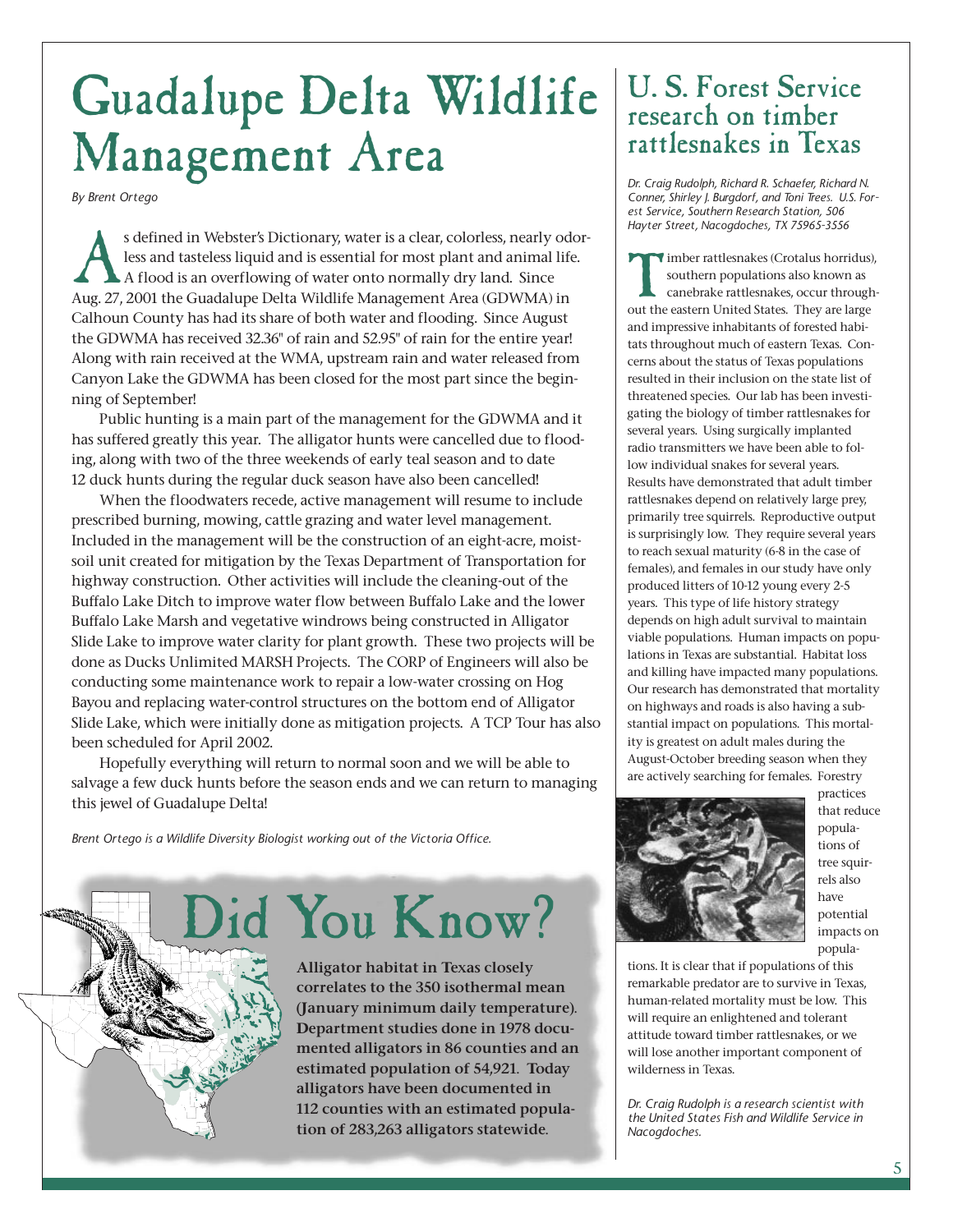## TPW's World Birding Center **takes off, fledges, stretches, but never lays an egg**

*by Lee Sean Smith*

Imagine a south Texas paradise<br>
where all the compass points of<br>
birding and birds meet.<br>
Already a major destination for birdmagine a south Texas paradise where all the compass points of birding and birds meet. ers and nature enthusiasts from all over the globe, the Rio Grande Valley will soon provide people and birds another reason to flock to the most biologically diverse region in the United States. Texas Parks and Wildlife's World Birding Center will be a focus for intense, but ethical, birding activity, the restoration of threatened brushland and riparian environments, and for educating residents and visitors on the importance of the area's borderland habitats. If the World Birding Center sounds like a stretch to you, think of it this way. Like baseball's World Series, the world may not yet participate, but everybody knows the best ball, and birding, is played right here.

The World Birding Center is continuing its mission to create a worldclass birding experience in the Valley, a nature tourism adventure for both ardent wildlife watchers and the uninitiated. TPW's vision of a complex of interpretive and habitat centers combines the growing avitourism economy of the region with the restoration and preservation of severely impacted habitat. Birders will be able to see a direct link between the money they spend pursuing their hobby, the protection of



natural areas and a new accesibilty to this "increased" habitat. Communities will see the direct benefits of an economy based on sound wildland retention and restoration. More than 3,000 acres have already been committed to conservation for this project. As Wildlife Division Director Gary Graham has stated, "Tangible economic benefits are available to communities through enhanced wildlife watching, but only if habitat is protected."

Hiring of staff, fundraising and the beginning of the "development" of sites is now progressing wholeheartedly. Wildlife and Parks divisions are combining to hire more than 24 new positions. Our capital campaign has some of the best movers and shakers in the state behind it. With backing from local Valley communities, USFWS, the State of Texas and many conservation organizations the entire capital budget is anticipated to exceed \$30 million.

Work has begun at the Weslaco site with Ducks Unlimited completing pond and impoundment construction and at Bentsen-Rio Grande Valley State Park where TPW's infrastructure department has begun trail development, soil sampling and revegetation. Interpretive planning workshops have been held for the last six months and a final interpretive master plan nears completion. Although the World Birding Center visitor will mostly enjoy a

#### **WORLD BIRDING** CENTER

natural and hence outdoor experience, TPW has contracted world-class firms grounded in the principles of sound and sustainable built environments that will blend into, rather than clash with, mostly natural landscapes. Architects Lake Flato and Overland Partners, Spawglass Construction and BIOS Intepretive Design have won many awards for their innovative design and construction.

Development and planning on affiliate sites, administered by the local participating municipalities, has also begun. Each site offers different flavors of the habitat and history of the region. As staff is hired educational and interpretive programming for ardent and novice birders will begin in earnest. It's anticipated that around the same time as the Valley adds its 500th confirmed bird to the area checklist, likely in early 2004, the WBC will have its grand opening.

At the crossroads of migration for both birds and birders, the Lower Rio Grande Valley offers the best overall birding experience in the world. TPW's commitment to excellence in birding tourism and habitat conservation will continue to positively influence local economies. With the advent of the World Birding Center visitors and residents will discover an enhanced and fully integrated complex of participating communities and sites offering "world-class" birding.

*Sean Smith is Director of the World Birding Center working out of Mission offices.*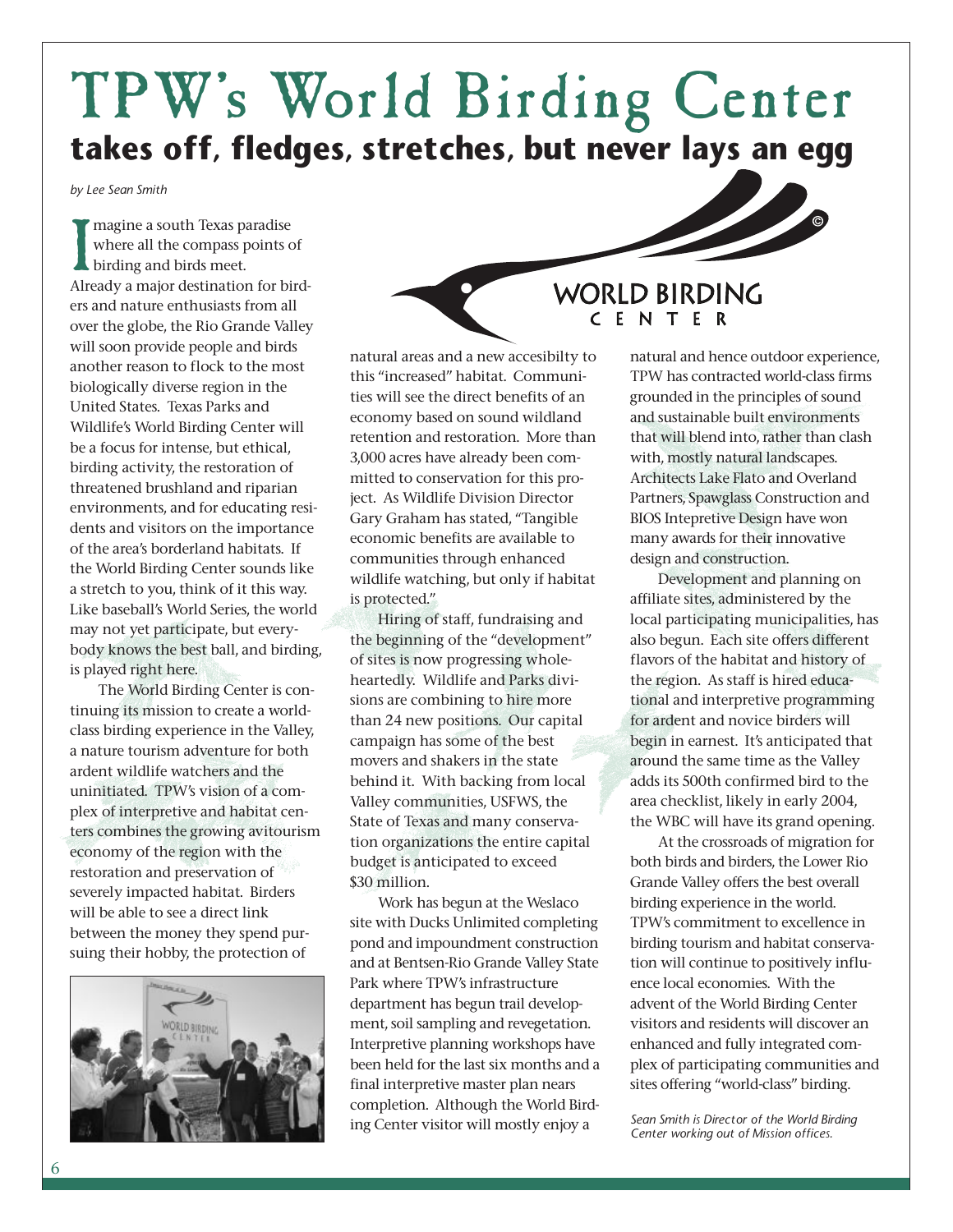#### *[Great Texas Wildlife Trails continued]*

are both men and women, middle-aged, well educated, with high household incomes and living in a city or suburb. They have varied interests and they typically belong to several conservation organizations.

One goal of the wildlife trails is to connect people with nature and history by making it easier for them to enjoy the natural and cultural resources of Texas and thus to care about conserving them. For example, birdwatchers have always come to Texas. Our geographic location and diversity of habitats contributes to the highest avian diversity of any state, with 620 documented species of birds. We have 4 of the top 12 birdwatching destinations in North America. The Great Texas Coastal Birding Trail was developed to make it easy for birders and wildlife watchers to find the best places to see wildlife on the coast. The Trail serves as a marketing platform for coastal communities to attract nature-based tourists. Thus, nature tourism has become an integral part of the local economies in many of the communities along the Trail.

There is no question that nature tourism is an important way to bring needed dollars to rural communities suffering from downturns in oil and gas prices and fluctuations in agricultural commodity prices. Nature-based tourism provides incentives for local communities and landowners to conserve wildlife habitats upon which the industry depends. It promotes conservation by placing an increased value on wildlife habitat. As nature tourism becomes important to the local economy, communities have additional incentive to conserve their remaining natural areas for wildlife and wildlife enthusiasts.

Nature tourism development in rural communities can diversify local economies, while also providing benefits to the people who live there. Some benefits are economic. For example, on average every \$78,085 spent in 2000 by travelers supported one job. Local tax revenues were \$623 million and state tax revenues were \$2 billion. Travel spending increased at an average annual rate of 6.1 percent since 1990. Other benefits have to do with instilling pride in the community and providing jobs for residents.

Rural communities and private landowners eagerly support the Texas Wildlife Trails as they come to understand that nature and cultural tourism is an important way to diversify agricultural economies, conserve remaining habitats and maintain rural lifestyles.

Next year, Texas will unveil its newest trails the Heart of Texas and High Plains Wildlife Trails. The trails will feature 338 sites in the 115-county area from Laredo to Canadian. Three new maps will direct travelers to beautiful places throughout south Texas, the Hill Country, and the High Plains. Private landowners in these regions are inviting wildlife enthusiasts to be their guest at some of the most beautiful places in Texas. Add to that the state and local parks, TPW wildlife management areas and national wildlife refuges, and you have a network of places important for wildlife and for the growing number of people seeking enjoyment and peace from nature.

*Linda Campbell is Nature Tourism Coordinator working out of the Austin offices.*

## Coastal Prairie – past,<br>By Brent Ortego present and future *By Brent Ortego*

The Coastal Prairie made up about 8 million acres of tall grass prairies in Texas prior to the 1830s. It stretched as a broad band of grasslands (following the coast and dissected by the occasional river bottom) from the relatively moist Jefferson County in southeast Texas (56" mean annual precipitation) to the semi-arid Cameron County (24") in extreme south Texas. Principal climax grasses were gulf cordgrass, big bluestem, little bluestem, indiangrass, eastern gamagrass, gulf muhly, tanglehead and many species of Panicum and Paspalum. The Coastal Prairie is part of a complex of several prairies nationwide that primarily support 300 species of birds and 80 species of mammals.

As white man settled the prairie it changed drastically to where it is today, estimated at only 1.8 million acres left in various stages of quality. Only a few hundred thousand acres (if that much) remain in blocks greater than 10,000 acres. Much of the remaining acres are in a degraded stage occupied by dense to moderate densities of brush (mesquite, huisache, live oak and baccharis). The best representative blocks of remaining coastal prairie are in Calhoun, Goliad, Refugio and Kennedy counties.

And as the habitats changed, so did the wildlife. The grasslands ecosystems in the United States has been shown to have the greatest percentage of significantly declining breeding species of birds.

**What happened**? Most of the grasslands were plowed for agriculture — primarily sorghum, corn, rice and cotton. Natural processes like fire and roving herds of buffalo were eliminated from much of the remaining acres and replaced by domestic livestock under a continuous grazing system. Sizeable portions were converted to introduced grass species, and the remainder was developed into highways, housing and businesses.

**What is being done**? There are two major initiatives to enhance coastal prairie on private land where greater than 90% of the remaining prairie exists. The most significant is the Coastal Prairie Conservation Initiative (CPCI) which is funded by the U.S. Fish & Wildlife Service and works in cooperation with the U.S.D.A. Natural Resource Conservation Service, Soil & Water Conservation Districts, and the Sam Houston R.C.& D. (a private foundation affiliated with the NRCS). The CPCI provides 50% cost sharing, range management technical assistance and a Safe Harbor prairie chicken agreement to each cooperating landowner that places their coastal prairie into a rotational grazing program and implements brush control through controlled summer and winter burns, and herbicide treatments. The second major program is Texas Parks and Wildlife's Landowner Incentive Program (LIP) which is funded by state legislated money and U.S. Fish & Wildlife Service Section 6 of the Endangered Species Act funds to manage for rare resources. Grants and technical assistance are provided to cooperating landowners to enhance native grasslands as one of the major focuses of the program. In several instances, LIP has partnered with CPCI to assist landowners and in other instances has funded prairie enhancement projects individually. The net result is that at least 70,000 acres of private land is receiving technical assistance and funding to enhance existing coastal prairie through establishing rotational grazing, controlled burning and herbicide treatments of brush.

**What is the future**? As with most conservation initiatives in Texas, the future of wildlife resources is in the hands of the private landowners. As long as quality Coastal Prairie with little or no brush meets the land use goals of the landowners for their economic, recreational, aesthetic, family and historic needs, and they have the financial resources (income from the land or grants from public/private groups), technical assistance (knowledge to properly manage the habitat) and favorable regulations (endangered species, fire/smoke liabilities, inheritance taxes, property taxes) there is a reasonable outlook that sizeable blocks of Coastal Prairie will exist indefinitely. However, it is going to take much more aggressive and extensive assistance and funding to make inroads into the more than 1 million acres of degraded Coastal Prairie that has been invaded by excessive densities of brush in this decade to stabilize declines in many species of grassland dependent wildlife in Texas.

*Brent Ortego is a Wildlife Diversity Biologist working out of Victoria, TX.*